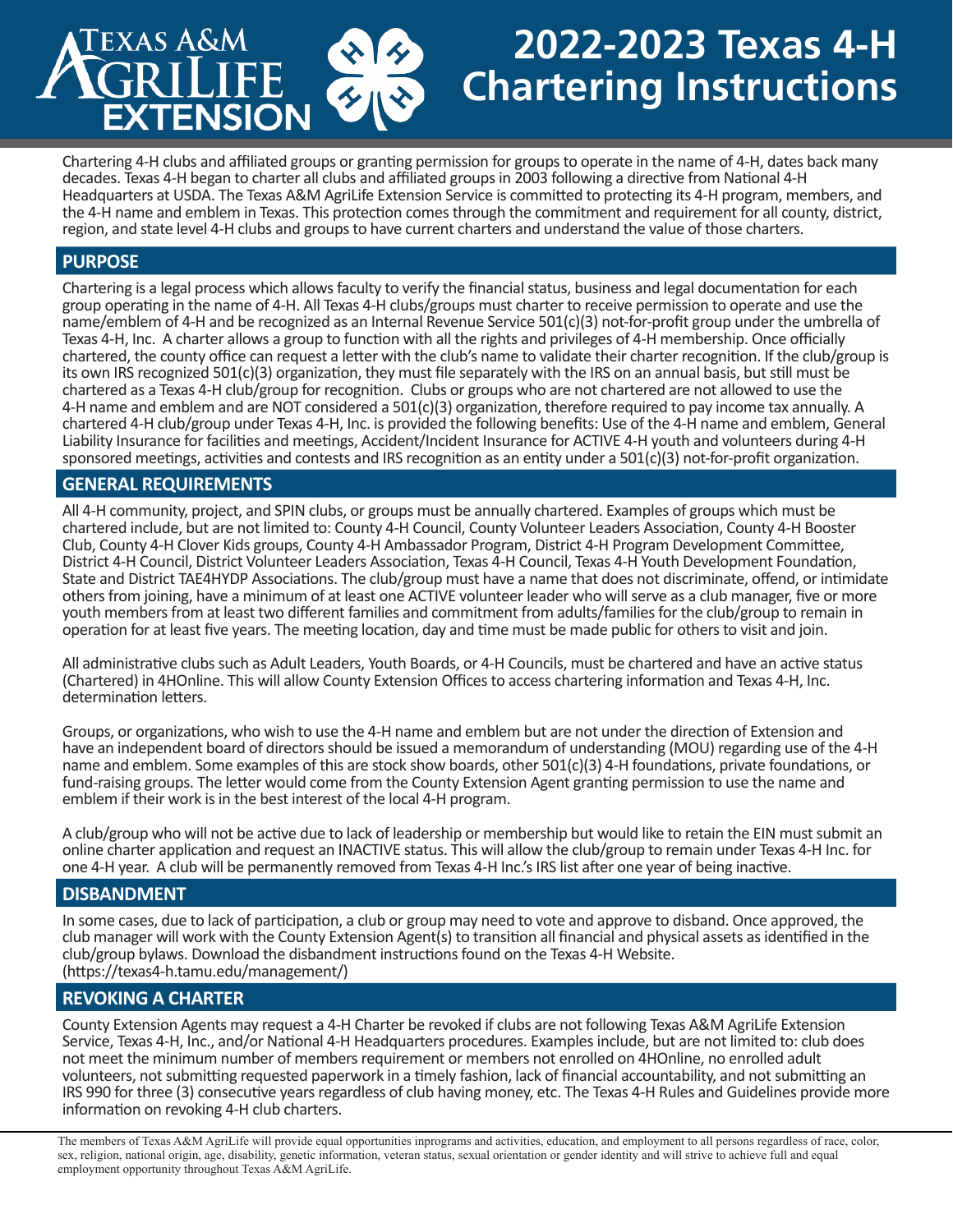### **TEXAS SALES TAX**

The use and granting of a 4-H Club/Group 501(c)(3) status through Texas 4-H, Inc. only applies to the exemption of federal income tax and not state sales tax. All Texas 4-H clubs and groups are required by Texas law to pay state sales tax on any purchases of goods, equipment, and supplies. The only exception to this rule is if a 4-H club/group has applied for, and received, a Texas Sales and Use Tax Permit through the Texas Comptroller of Accounts Office in Austin, Texas. Clubs and groups must apply individually. There is not an option to have a group waiver. A 4-H club/group is not allowed to use the County Government or other entities' Texas Sales and Use Tax Permit to purchase goods, equipment, and supplies. If a 4-H club/group has acquired a Texas Sales and Use Tax Permit on its own then the 4-H club/group is legally responsible for filing all required monthly, quarterly, or yearly documentation directly to the Texas Comptroller of Accounts.

#### **FEDERAL INCOME TAX**

Except for private foundations, which must file Form 990-PF annually regardless of gross receipts, an exempt organization that normally has \$50,000 or more in gross receipts must file an exempt organization information return Form 990, Return of Organization Exempt from Income Tax, whether the organization has formal tax-exempt status. Most organizations are not required to file a Form 990/ Form 990-EZ or Form 990-PF but are required to submit a Form 990-N, e-Postcard. Download the IRS Filing Instructions for Texas 4-H Club/Groups found on the Texas 4-H Website (http://texas4-h.tamu.edu/management/).

#### **EMPLOYEE IDENTIFICATION NUMBERS (EIN)**

Information gathered from IRS publication 1635 (Revised 4-2011): "Understanding Your EIN". An Employer Identification Number (EIN) is a nine-digit number the IRS assigns in the following format: XX-XXXXXXX. It is used to identify the tax accounts of employers and certain others who have no employees. The IRS uses the number to identify taxpayers that are required to file various business tax returns. EINs are used by employers, sole proprietors, corporations, partnerships, non-profit associations, trusts, estates of decedents, government agencies, certain individuals, and other business entities. Clubs should use their assigned EIN on all the items that are sent to the IRS pertaining to the 4-H club/group.

IRC Section 501(c)(3) Organization(4-H): This is an organization is organized and operated exclusively for one or more of the following purposes: charitable, religious, educational, scientific, literary, testing for public safety, fostering national or international amateur sports competition (but only if none of its activities involve providing athletic facilities or equipment), or the prevention of cruelty to animals. Contributions to domestic 501(c)(3) organizations, except organizations testing for public safety, are generally deductible as charitable contributions on the donor's federal income tax return.

#### **GROUP EXEMPTION LETTER**

A group exemption letter is a ruling or determination letter issued to a central organization recognizing, on a group basis, the exemption of subordinate organizations on whose behalf the central organization has applied for recognition of exemption. A central organization is an organization that has one or more subordinates under its control. A subordinate organization is a chapter, local, post, or unit of a central organization. For 4-H clubs/groups in Texas this Group Exemption Letter is issued to Texas 4-H, Inc., with each 4-H club/group filing under their group exemption number. The group exemption number, or GEN, for Texas 4-H, Inc. is 5932.

#### **EMPLOYEE IDENTIFICATION NUMBER (EIN) RELATED ISSUES**

For a lost EIN you can contact the IRS at 800-829-4933 during the operation hours of 7 am to 10 pm, Eastern time. The assis-<br>tor will ask you for identifying information and provide the number to you over the telephone, if authorized to receive it. Once you receive it, ask if a letter verifying the number can be mailed to the address listed, or change the address to that of the County Extension Office.

Cannot locate the EIN or person who is contact on EIN. If you know that your club/group has an EIN, but cannot locate the number, the person associated with the EIN, or any other information pertaining to the number, then you will need to file for a new EIN and the steps listed under the New Clubs and EIN section can be followed. When re-filing for a new EIN, list the County Extension Office as the mailing address with the current club manager/treasurer as the contact to prevent future issues.

If a club/group must apply for a new number or contact the IRS, it is a best practice to update the contact with the new club manager/treasurer and list the contact address as the county Extension office so any future correspondence will be sent to the County Extension Office. A sample EIN Verification can be found online at: https://texas4-h.tamu.edu/management.